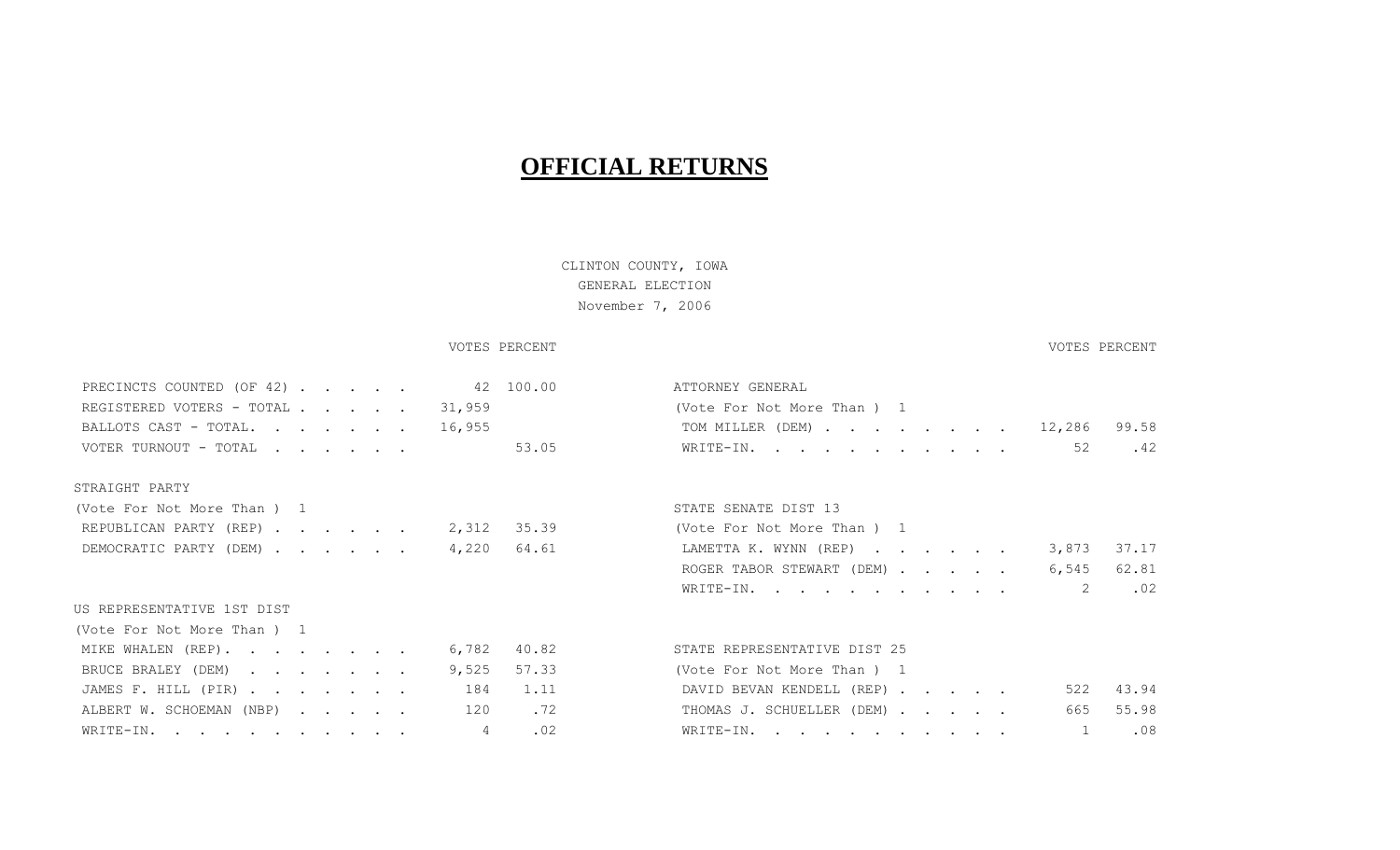| (Vote For Not More Than ) 1             |  |  |  |    |       | (Vote For Not More Than) 1              |       |
|-----------------------------------------|--|--|--|----|-------|-----------------------------------------|-------|
| NUSSLE/VANDER PLAATS (REP). 6,239 37.24 |  |  |  |    |       | 3,595 39.34<br>LESTER A. SHIELDS (REP). |       |
| CULVER/JUDGE (DEM) 10,268 61.28         |  |  |  |    |       | 5,536<br>POLLY BUKTA (DEM).             | 60.58 |
| BARTH/JOHNSON (GRN) 130 .78             |  |  |  |    |       | WRITE-IN. 7                             | .08   |
| LITTEN/NELSON (LIB)                     |  |  |  | 88 | .53   |                                         |       |
| MARTIN/DWIRE (SOC)                      |  |  |  |    | 24.14 |                                         |       |
| WRITE-IN.                               |  |  |  |    | 6.04  | STATE REPRESENTATIVE DIST 83            |       |

### SECRETARY OF STATE

| (Vote For Not More Than ) 1        |  |  |  |  |
|------------------------------------|--|--|--|--|
| MARY ANN HANUSA (REP) 6,465 40.47  |  |  |  |  |
| MICHAEL A. MAURO (DEM) 9,499 59.46 |  |  |  |  |
| WRITE-IN. 12 .08                   |  |  |  |  |

## AUDITOR OF STATE

| (Vote For Not More Than) 1        |  |  |  |  |
|-----------------------------------|--|--|--|--|
| DAVID A. VAUDT (REP). 9,659 99.02 |  |  |  |  |
| WRITE-IN. 96 .98                  |  |  |  |  |

### STATE TREASURER

| (Vote For Not More Than) 1               | RHONDA L. MCINTYRE (REP) 11,169 99.20 |  |
|------------------------------------------|---------------------------------------|--|
| MICHAEL L. FITZGERALD (DEM) 12,294 99.56 | WRITE-IN. 90 .80                      |  |
| WRITE-IN. 54 . 44                        |                                       |  |

### SECRETARY OF AGRICULTURE

| (Vote For Not More Than ) 1       | STEPHEN G. MANGAN (REP). 10,508 99.26 |  |  |  |  |
|-----------------------------------|---------------------------------------|--|--|--|--|
| BILL NORTHEY (REP) 6,886 42.73    | WRITE-IN. 78 .74                      |  |  |  |  |
| DENISE O'BRIEN (DEM). 9,220 57.21 |                                       |  |  |  |  |
| WRITE-IN. 10 .06                  |                                       |  |  |  |  |

## GOVERNOR/LT GOVERNOR STATE REPRESENTATIVE DIST 26

| (Vote For Not More Than) 1           |  |  |  |  |
|--------------------------------------|--|--|--|--|
| LESTER A. SHIELDS (REP). 3,595 39.34 |  |  |  |  |
| POLLY BUKTA (DEM). 5,536 60.58       |  |  |  |  |
| WRITE-IN. 7 $.08$                    |  |  |  |  |

### STATE REPRESENTATIVE DIST 83

|                            | (Vote For Not More Than ) 1     |  |  |  |  |  |  |  |  |  |
|----------------------------|---------------------------------|--|--|--|--|--|--|--|--|--|
|                            | STEVEN OLSON (REP) 3,740 59.54  |  |  |  |  |  |  |  |  |  |
| SECRETARY OF STATE         | REG. KAUFFMAN (DEM) 2,537 40.39 |  |  |  |  |  |  |  |  |  |
| (Vote For Not More Than) 1 | WRITE-IN. 5 $.08$               |  |  |  |  |  |  |  |  |  |

### 08 BOARD OF SUPERVISORS

|                                   | (Vote For Not More Than ) 2          |     |
|-----------------------------------|--------------------------------------|-----|
|                                   | LEWIS L. TODTZ (REP). 7,833 31.51    |     |
| AUDITOR OF STATE                  | JILL M. DAVISSON (REP) 8,406 33.81   |     |
| (Vote For Not More Than) 1        | DENNIS G. STARLING (DEM) 8,571 34.47 |     |
| DAVID A. VAUDT (REP). 9,659 99.02 | WRITE-IN. 52                         | .21 |

### COUNTY TREASURER

| (Vote For Not More Than) 1            |  |  |  |  |
|---------------------------------------|--|--|--|--|
| RHONDA L. MCINTYRE (REP) 11,169 99.20 |  |  |  |  |
| WRITE-IN. 90 .80                      |  |  |  |  |

### COUNTY RECORDER

| (Vote For Not More Than) 1 |  |  |  |  |  |                                       |  |
|----------------------------|--|--|--|--|--|---------------------------------------|--|
|                            |  |  |  |  |  | STEPHEN G. MANGAN (REP). 10,508 99.26 |  |
|                            |  |  |  |  |  | WRITE-IN. 78 .74                      |  |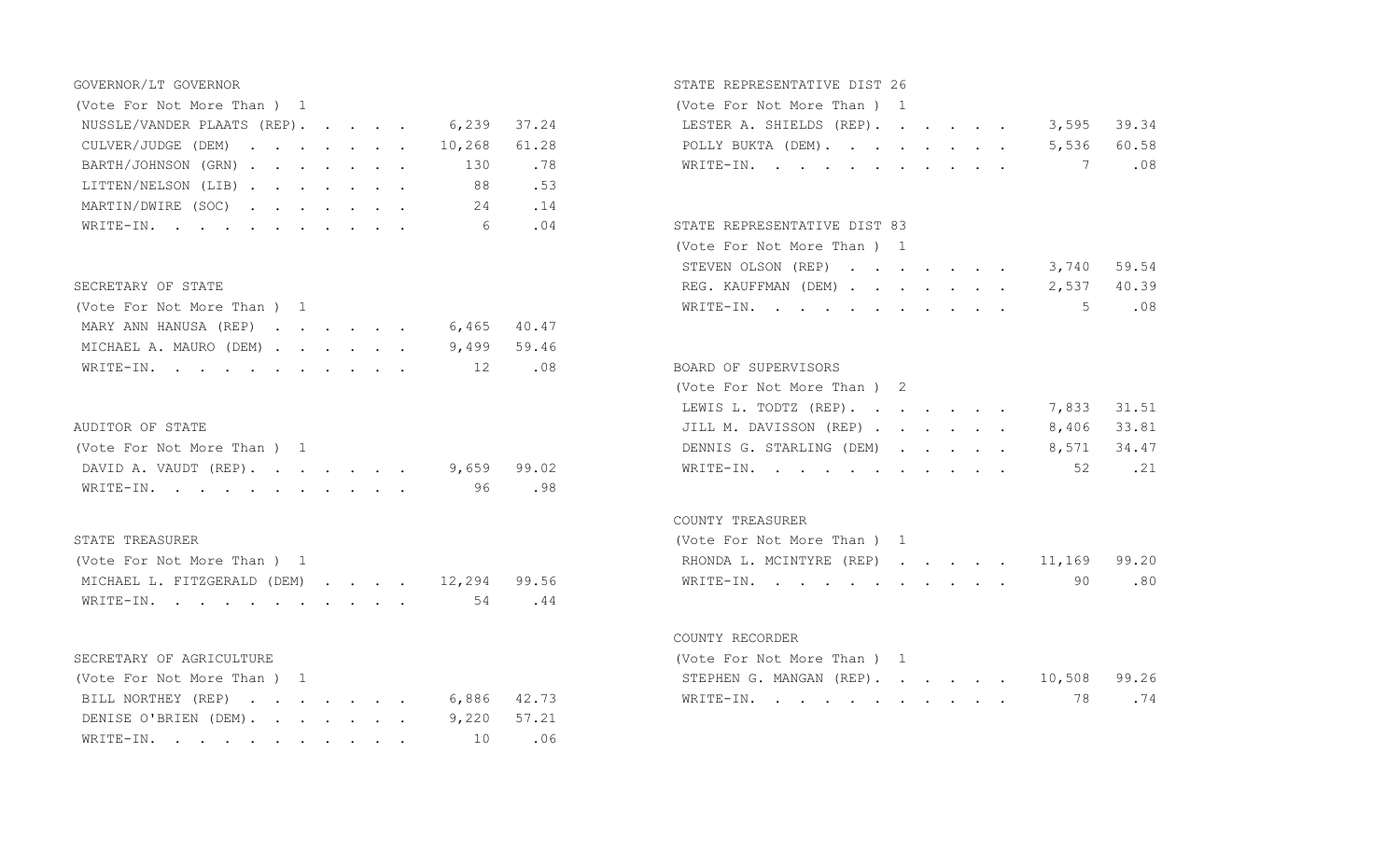| (Vote For Not More Than) 1        | (Vote For Not More Than ) 1 |            |
|-----------------------------------|-----------------------------|------------|
| MIKE WOLF (REP) 9,143 54.99       | LAURENT MOORE               | 127 100.00 |
| BRUCE A. INGHAM (DEM) 7,474 44.95 | WRITE-IN. 0                 |            |
| WRITE-IN. 9 .05                   |                             |            |

| SOIL & WATER CONSRV DIST COMM |            | (Vote For Not More Than ) 1 |           |  |  |  |  |  |  |  |
|-------------------------------|------------|-----------------------------|-----------|--|--|--|--|--|--|--|
| (Vote For Not More Than ) 2   |            | ROGER KLEPPE                | 85 100.00 |  |  |  |  |  |  |  |
| WRITE-IN.                     | 325 100.00 | WRITE-IN.                   |           |  |  |  |  |  |  |  |

### COUNTY AGRICULTURAL EXT COUNCIL SPRING ROCK TWP TRUSTEE

| (Vote For Not More Than) 5 |             | (Vote For Not More Than) 1 |
|----------------------------|-------------|----------------------------|
| ALLAN ROGIS.               | 8,190 21.20 | STEVEN K. ROHLING.         |
| RHONDA J. BOOTHBY.         | 7,647 19.80 | WRITE-IN.                  |
| TORIGRANTZ.                | 7,277 18.84 |                            |
| RON BORMANN.               | 7,793 20.18 |                            |
| DANIEL SMICKER.            | 7,652 19.81 | WASHINGTON TWP TRUSTEE     |
| WRITE-IN.                  | 66.17       | (Vote For Not More Than) 1 |
|                            |             |                            |

### CENTER TWP TRUSTEE

| (Vote For Not More Than) 1 |  |  |  |  |            |
|----------------------------|--|--|--|--|------------|
| KEN THOMPSON               |  |  |  |  | 189 100.00 |
| WRITE-IN.                  |  |  |  |  |            |

| (Vote For Not More Than) 1  |  |  |  | (Vote For Not More Than) 2 |  |
|-----------------------------|--|--|--|----------------------------|--|
| WALLACE H. KRUSE 140 100.00 |  |  |  | WRITE-IN.                  |  |
| WRITE-IN. 0                 |  |  |  |                            |  |

### COUNTY ATTORNEY ORANGE TWP TRUSTEE

| Vote For Not More Than ) 1 |  |  |  |  |                          |  |
|----------------------------|--|--|--|--|--------------------------|--|
|                            |  |  |  |  | LAURENT MOORE 127 100.00 |  |
| WRITE-IN.                  |  |  |  |  |                          |  |

### SHARON TWP TRUSTEE

| (Vote For Not More Than ) 1 |  |  |  |  |  |  |           |
|-----------------------------|--|--|--|--|--|--|-----------|
| ROGER KLEPPE                |  |  |  |  |  |  | 85 100.00 |
| WRITE-IN.                   |  |  |  |  |  |  |           |

| (Vote For Not More Than) 5     |  | (Vote For Not More Than ) 1 |  |
|--------------------------------|--|-----------------------------|--|
| ALLAN ROGIS. 8,190 21.20       |  | STEVEN K. ROHLING. 97 97.00 |  |
| RHONDA J. BOOTHBY. 7,647 19.80 |  | WRITE-IN. 3 3.00            |  |

| DANIEL SMICKER. 7,652 19.81 |  |  |  |  |  | WASHINGTON TWP TRUSTEE      |           |
|-----------------------------|--|--|--|--|--|-----------------------------|-----------|
| WRITE-IN. 66 .17            |  |  |  |  |  | (Vote For Not More Than ) 1 |           |
|                             |  |  |  |  |  | WRITE-IN.                   | 11 100.00 |

# WATERFORD TWP TRUSTEE (Vote For Not More Than ) 1 WRITE-IN. . . . . . . . . . . . 5 100.00

### DEEP CREEK TWP TRUSTEE **BLOOMFIELD TWP TRUSTEE**

| (Vote For Not More Than |               | (Vote For Not More Than ) |                      |
|-------------------------|---------------|---------------------------|----------------------|
| WALLACE H KRUSE         | 100.00<br>140 | WRITE-I                   | 100.00<br>$\sqrt{2}$ |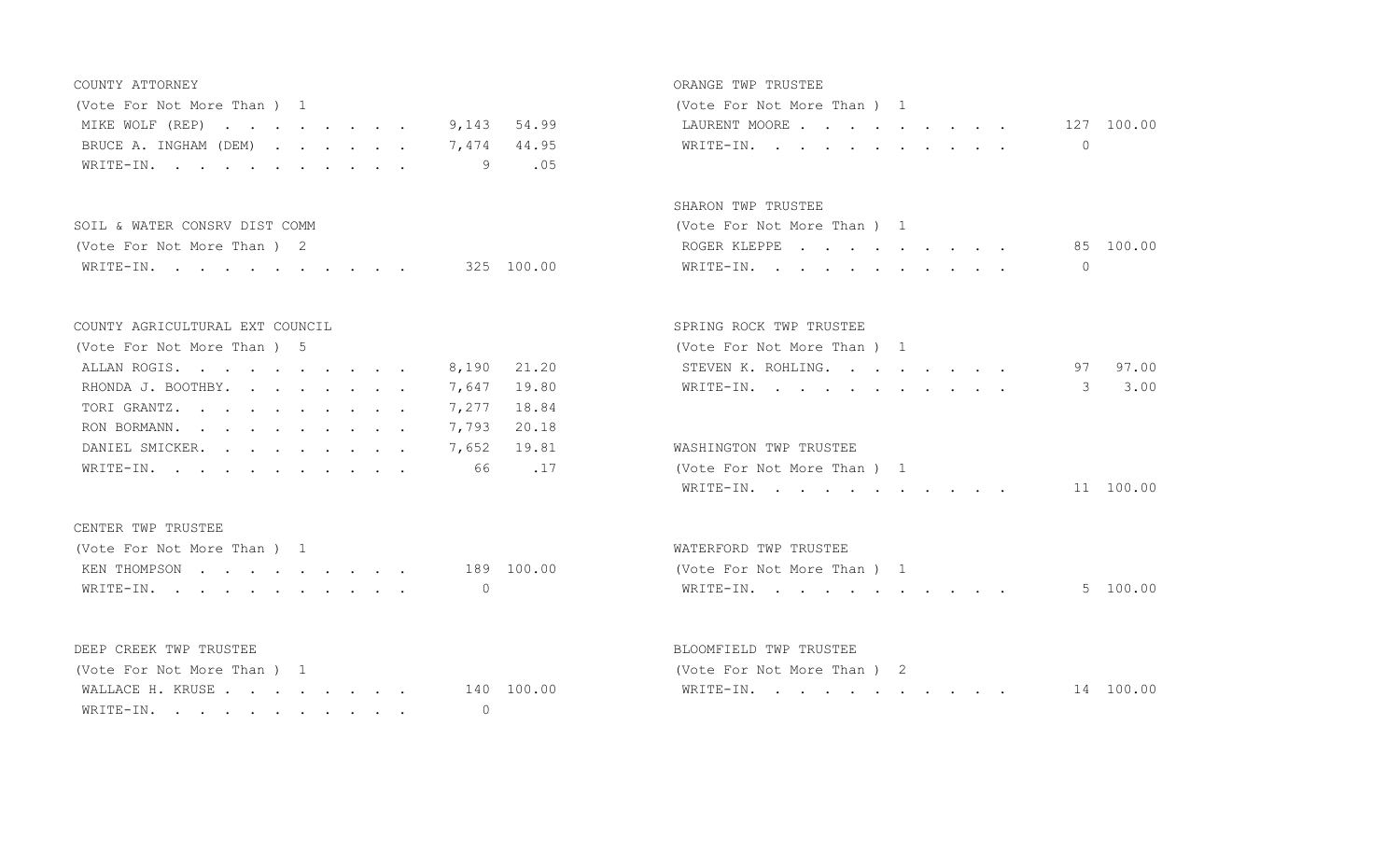| EDEN TWP TRUSTEE            | (Vote For Not More Than ) 2 |  |
|-----------------------------|-----------------------------|--|
| (Vote For Not More Than ) 1 | WRITE-IN. 21 100.00         |  |
| WRITE-IN. 14 100.00         |                             |  |

### BROOKFIELD TWP TRUSTEE

|  |  | Vote For Not More Than ) 2 |  |  |  |  |           |
|--|--|----------------------------|--|--|--|--|-----------|
|  |  | WRITE-IN.                  |  |  |  |  | 21 100.00 |

### CAMANCHE TWP TRUSTEE

| (Vote For Not More Than) 2 |          |
|----------------------------|----------|
| CRAIG LORENZEN.            | 52 50.00 |
| JOHN T. SHAFF              | 52 50.00 |
| WRITE-IN.                  |          |

### HAMPSHIRE TWP TRUSTEE DEWITT TWP TRUSTEE

GRANT TWP TRUSTEE

(Vote For Not More Than ) 1

| (Vote For Not More Than ) 1 |  |  |  |  |  | (Vote For Not More Than ) 2     |  |
|-----------------------------|--|--|--|--|--|---------------------------------|--|
| LEON BOTT 245 99.19         |  |  |  |  |  | RICHARD FELDPAUSCH 301 50.08    |  |
| WRITE-IN. 2 .81             |  |  |  |  |  | FREDERICK THIEDE, JR. 299 49.75 |  |

BOB DIERCKS. . . . . . . . . . . 94 98.95 WRITE-IN. . . . . . . . . . . . 1 1.05

### LIBERTY TWP TRUSTEE

| (Vote For Not More Than |        | ELK RIVER TWP TRUSTEE    |
|-------------------------|--------|--------------------------|
| ו – איחד או א<br>.      | 100 00 | (Vote For Not More Than) |

### OLIVE TWP TRUSTEE GRANT TWP CLERK

| (Vote For Not More Than ) 2 | (Vote For Not More Than) 1 |
|-----------------------------|----------------------------|
| ART BOUSSELOT 145 95.39     | WRITE-IN.                  |
| WRITE-IN. 7 4.61            |                            |

| (Vote For Not More Than ) 2 |        | EARL A. BURKEN.<br>240<br>$\sim$ $\sim$ $\sim$ $\sim$ $\sim$ $\sim$ $\sim$ $\sim$                                           | 99.59 |
|-----------------------------|--------|-----------------------------------------------------------------------------------------------------------------------------|-------|
| WRITE-IN                    | 100.00 | WRITE-IN<br>the contract of the contract of the contract of the contract of the contract of the contract of the contract of |       |

# (Vote For Not More Than ) 2 RICHARD FELDPAUSCH . . . . . . . 301 50.08

| WRITE-IN.<br>. 2 .81 |  | FREDERICK THIEDE, JR. 299 49.75 |  |
|----------------------|--|---------------------------------|--|
|                      |  | $\sim$ 1 . 1                    |  |

### ELK RIVER TWP TRUSTEE

| WRITE-IN. |  |  |  |  |  |  | 4 100.00 | (Vote For Not More Than ) 2 |       |
|-----------|--|--|--|--|--|--|----------|-----------------------------|-------|
|           |  |  |  |  |  |  |          | GEORGE STRUVE               | 92 02 |
|           |  |  |  |  |  |  |          | WRITE-IN. 19                | 7.98  |

| (Vote For Not More Than) 2 |           | (Vote For Not More Than ) 1 |          |
|----------------------------|-----------|-----------------------------|----------|
| ART BOUSSELOT              | 145 95.39 | WRITE-IN.                   | 7 100.00 |

# HAMPSHIRE TWP CLERK WELTON TWP TRUSTEE (Vote For Not More Than ) 1

| EARL A. BURKEN. |  |  |  |  |  | 240 99.59 |
|-----------------|--|--|--|--|--|-----------|
| WRITE-IN.       |  |  |  |  |  | 1.41      |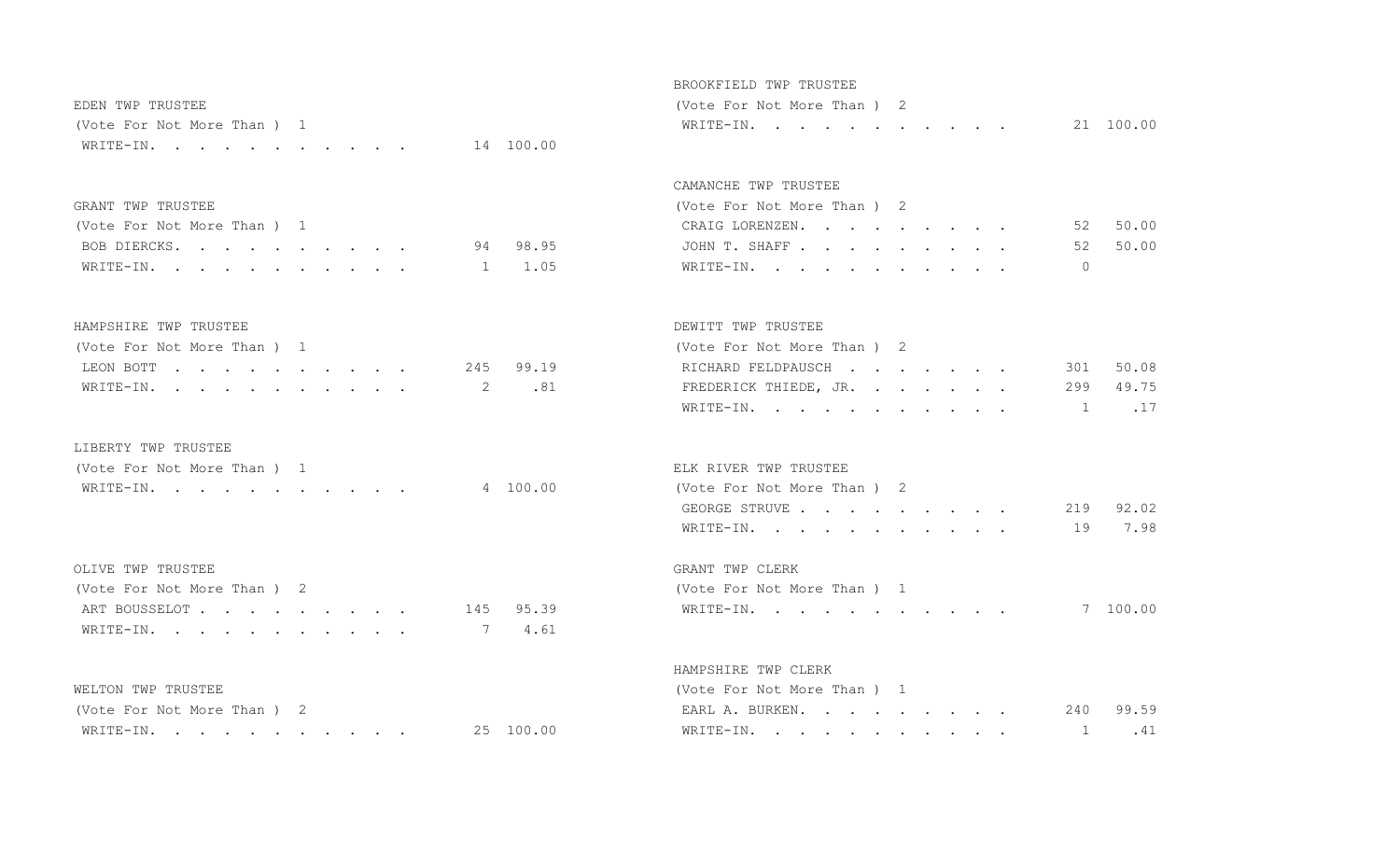| BLOOMFIELD TWP CLERK        |                 | LIBERTY TWP CLERK             |
|-----------------------------|-----------------|-------------------------------|
| (Vote For Not More Than) 1  |                 | (Vote For Not More Than) 1    |
| WRITE-IN.                   | 15 100.00       | JOHN E. HART 74 100.00        |
|                             |                 | WRITE-IN.<br>$\Omega$         |
| BROOKFIELD TWP CLERK        |                 |                               |
| (Vote For Not More Than) 1  |                 | OLIVE TWP CLERK               |
| WRITE-IN. 12 100.00         |                 | (Vote For Not More Than) 1    |
|                             |                 | 131 97.76<br>NANCY OLSON.     |
|                             |                 | 2.24<br>WRITE-IN.<br>3        |
| CAMANCHE TWP CLERK          |                 |                               |
| (Vote For Not More Than ) 1 |                 |                               |
| WILLARD LARSEN.             | 55 100.00       | ORANGE TWP CLERK              |
| WRITE-IN.                   | $\Omega$        | (Vote For Not More Than) 1    |
|                             |                 | 4 100.00<br>WRITE-IN.         |
| CENTER TWP CLERK            |                 |                               |
| (Vote For Not More Than) 1  |                 | SHARON TWP CLERK              |
| TOM DROSTE                  | 219 99.55       | (Vote For Not More Than) 1    |
| WRITE-IN.                   | .45<br>$\sim$ 1 | 80 100.00<br>STEVEN J. PROPST |
|                             |                 | WRITE-IN.<br>$\Omega$         |
| DEEP CREEK TWP CLERK        |                 |                               |
| (Vote For Not More Than) 1  |                 | SPRING ROCK TWP CLERK         |
| JOHN M. MCDONALD 130 100.00 |                 | (Vote For Not More Than) 1    |
| WRITE-IN.                   | $\circ$         | 114 100.00<br>DOUGLAS KELTING |
|                             |                 | $\Omega$<br>WRITE-IN.         |
| DEWITT TWP CLERK            |                 |                               |
| (Vote For Not More Than) 1  |                 | WASHINGTON TWP CLERK          |
| WRITE-IN.                   | 4 100.00        | (Vote For Not More Than) 1    |

| LIBERTY TWP CLERK           |           |
|-----------------------------|-----------|
| (Vote For Not More Than ) 1 |           |
| JOHNE.HART                  | 74 100.00 |
| WRITE-IN.                   |           |

### OLIVE TWP CLERK

|  |  | Vote For Not More Than ) 1 |  |  |  |                  |           |
|--|--|----------------------------|--|--|--|------------------|-----------|
|  |  | NANCY OLSON.               |  |  |  |                  | 131 97.76 |
|  |  |                            |  |  |  | WRITE-IN. 3 2.24 |           |

| )RANGE TWP CLERK            |          |
|-----------------------------|----------|
| (Vote For Not More Than ) 1 |          |
| WRITE-IN.                   | 4 100.00 |

| SHARON TWP CLERK           |  |  |  |  |  |  |           |
|----------------------------|--|--|--|--|--|--|-----------|
| (Vote For Not More Than) 1 |  |  |  |  |  |  |           |
| STEVEN J. PROPST           |  |  |  |  |  |  | 80 100.00 |
| WRITE-IN.                  |  |  |  |  |  |  |           |

| SPRING ROCK TWP CLERK       |  |  |  |  |
|-----------------------------|--|--|--|--|
| (Vote For Not More Than ) 1 |  |  |  |  |
| DOUGLAS KELTING 114 100.00  |  |  |  |  |
| WRITE-IN.                   |  |  |  |  |

| (Vote For Not More Than ) 1 | WASHINGTON TWP CLERK        |          |
|-----------------------------|-----------------------------|----------|
| WRITE-IN. 4 100.00          | (Vote For Not More Than ) 1 |          |
|                             | WRITE-IN.                   | 6 100.00 |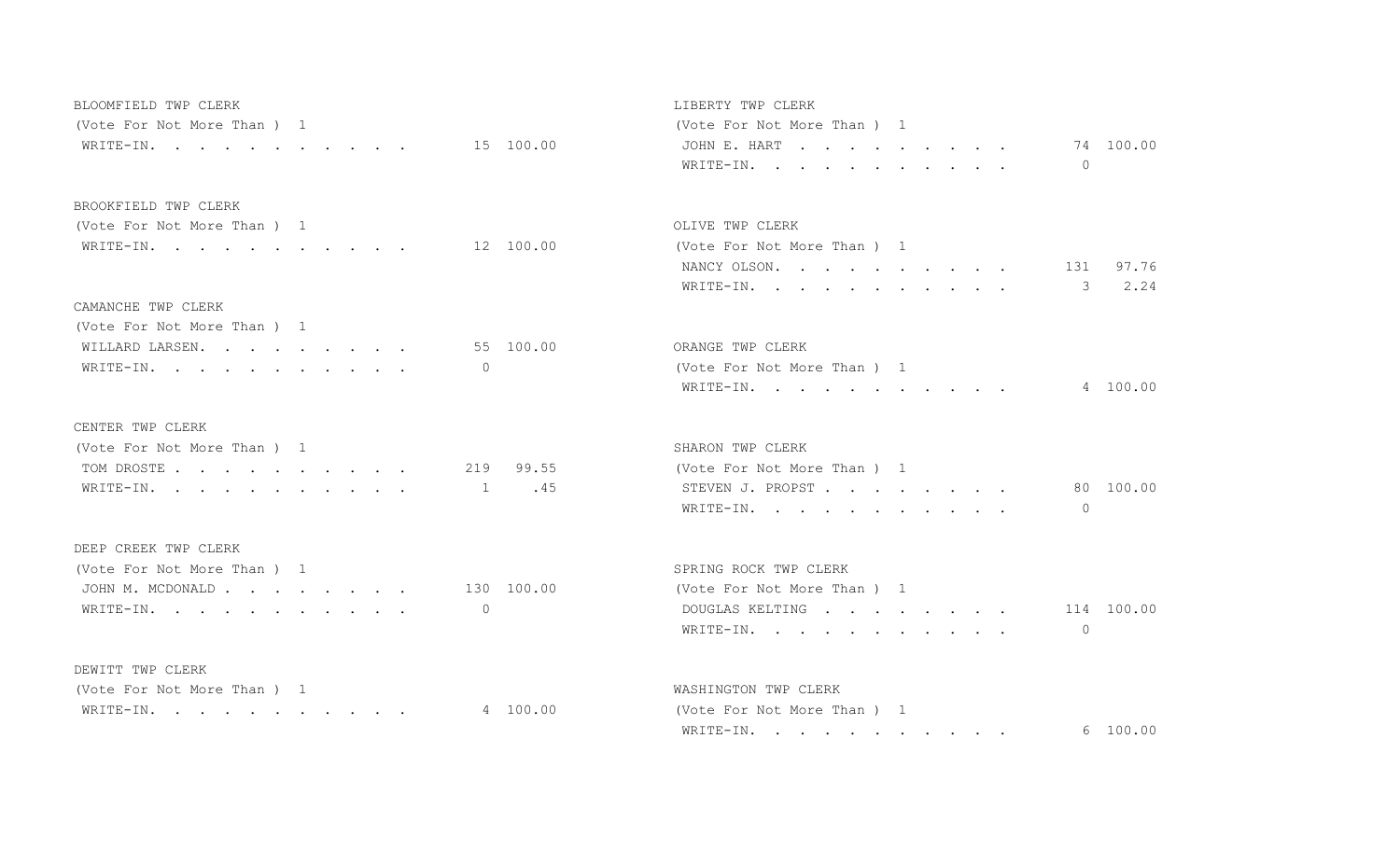| E DE N | TWP | CLERK |
|--------|-----|-------|

| (Vote For Not More Than) 1 |  |  |  |  |  |                           |  |
|----------------------------|--|--|--|--|--|---------------------------|--|
|                            |  |  |  |  |  | CONNIE S. BEER. 119 99.17 |  |
|                            |  |  |  |  |  | WRITE-IN. 1 .83           |  |

### ELK RIVER TWP CLERK WELTON TWP CLERK

| (Vote For Not More Than) 1 |            | (Vote For Not More Than) 1 |           |  |  |  |  |  |  |  |  |
|----------------------------|------------|----------------------------|-----------|--|--|--|--|--|--|--|--|
| BEN JACK TIETJENS.         | 222 100.00 | LEANN MCCALLISTER.         | 98 100.00 |  |  |  |  |  |  |  |  |
| WRITE-IN.                  |            | WRITE-IN.                  |           |  |  |  |  |  |  |  |  |

| (Vote For Not More Than ) 1 | (Vote For Not More Than ) 1         |
|-----------------------------|-------------------------------------|
|                             | YES 8,434 79.49 8,434 79.49         |
|                             | NO. 2,175 20.32     NO. 2,176 20.51 |

### COURT OF APPEALS VAITHESWARAN DISTRICT ASSOCIATE MCDONALD

| (Vote For Not More Than ) 1 |  |  |  |  |  |  |                 |                                                                                                           | (Vote For Not More Than) 1 |  |  |  |  |
|-----------------------------|--|--|--|--|--|--|-----------------|-----------------------------------------------------------------------------------------------------------|----------------------------|--|--|--|--|
|                             |  |  |  |  |  |  | YES 6,835 66.90 | <b>EXECTED AT A RESOUR A RESOURCE A RESOURCE A RESOURCE A RESOURCE A RESOURCE A RESOURCE A RESOURCE A</b> |                            |  |  |  |  |
|                             |  |  |  |  |  |  | NO. 3,381 33.10 |                                                                                                           |                            |  |  |  |  |

| (Vote For Not More Than ) 1 |  |  |  |  |  |  |                 |                 | (Vote For Not More Than ) 1 |  |  |  |  |  |  |  |
|-----------------------------|--|--|--|--|--|--|-----------------|-----------------|-----------------------------|--|--|--|--|--|--|--|
|                             |  |  |  |  |  |  | YES 7,986 76.88 | . 8,028 77.73   |                             |  |  |  |  |  |  |  |
|                             |  |  |  |  |  |  |                 | NO. 2,300 22.27 |                             |  |  |  |  |  |  |  |

| (Vote For Not More Than) 1 |  |  |  |  |  |  |                 |  | (Vote For Not More Than) 1 |  |  |  |  |
|----------------------------|--|--|--|--|--|--|-----------------|--|----------------------------|--|--|--|--|
|                            |  |  |  |  |  |  | YES 8,185 77.61 |  | YES.                       |  |  |  |  |
|                            |  |  |  |  |  |  | NO. 2,361 22.39 |  | NO.                        |  |  |  |  |

## WATERFORD TWP CLERK (Vote For Not More Than ) 1 WRITE-IN. . . . . . . . . . . . 3 100.00

| (Vote For Not More Than) 1 |           |
|----------------------------|-----------|
| LEANN MCCALLISTER.         | 98 100.00 |
| WRITE-IN.                  |           |

### COURT OF APPEALS MILLER **Example 20 and 20 and 20 and 20 and 20 and 20 and 20 and 20 and 20 and 20 and 20 and 20 and 20 and 20 and 20 and 20 and 20 and 20 and 20 and 20 and 20 and 20 and 20 and 20 and 20 and 20 and 20 and**

| (Vote For Not More Than) 1 |  |  |  |  |  |                 |  |
|----------------------------|--|--|--|--|--|-----------------|--|
|                            |  |  |  |  |  | YES 8,434 79.49 |  |
|                            |  |  |  |  |  | NO. 2,176 20.51 |  |

| (Vote For Not More Than ) 1 |  |  |  |  |  |  |                                     | (Vote For Not More Than ) 1 |  |  |  |  |  |  |  |  |
|-----------------------------|--|--|--|--|--|--|-------------------------------------|-----------------------------|--|--|--|--|--|--|--|--|
|                             |  |  |  |  |  |  | YES 7,833 76.72<br>YES 6,835 66.90  |                             |  |  |  |  |  |  |  |  |
|                             |  |  |  |  |  |  | NO. 3,381 33.10     NO. 2,377 23.28 |                             |  |  |  |  |  |  |  |  |

### COURT OF APPEALS ZIMMER DISTRICT ASSOCIATE MULLEN

| (Vote For Not More Than ) 1 |  |  |  |  |  |                 |  |
|-----------------------------|--|--|--|--|--|-----------------|--|
|                             |  |  |  |  |  | YES 8,028 77.73 |  |
|                             |  |  |  |  |  | NO. 2,300 22.27 |  |

### DISTRICT COURT DIST 7 ALPERS DISTRICT ASSOCIATE STRAUSSER

| (Vote For Not More Than ) 1 |  |  |  |  |                 |                 |                 | (Vote For Not More Than ) 1 |  |  |  |  |  |  |  |
|-----------------------------|--|--|--|--|-----------------|-----------------|-----------------|-----------------------------|--|--|--|--|--|--|--|
|                             |  |  |  |  | YES 8,185 77.61 |                 | YES 8,173 77.42 |                             |  |  |  |  |  |  |  |
|                             |  |  |  |  |                 | NO. 2,361 22.39 | NO. 2,384 22.58 |                             |  |  |  |  |  |  |  |